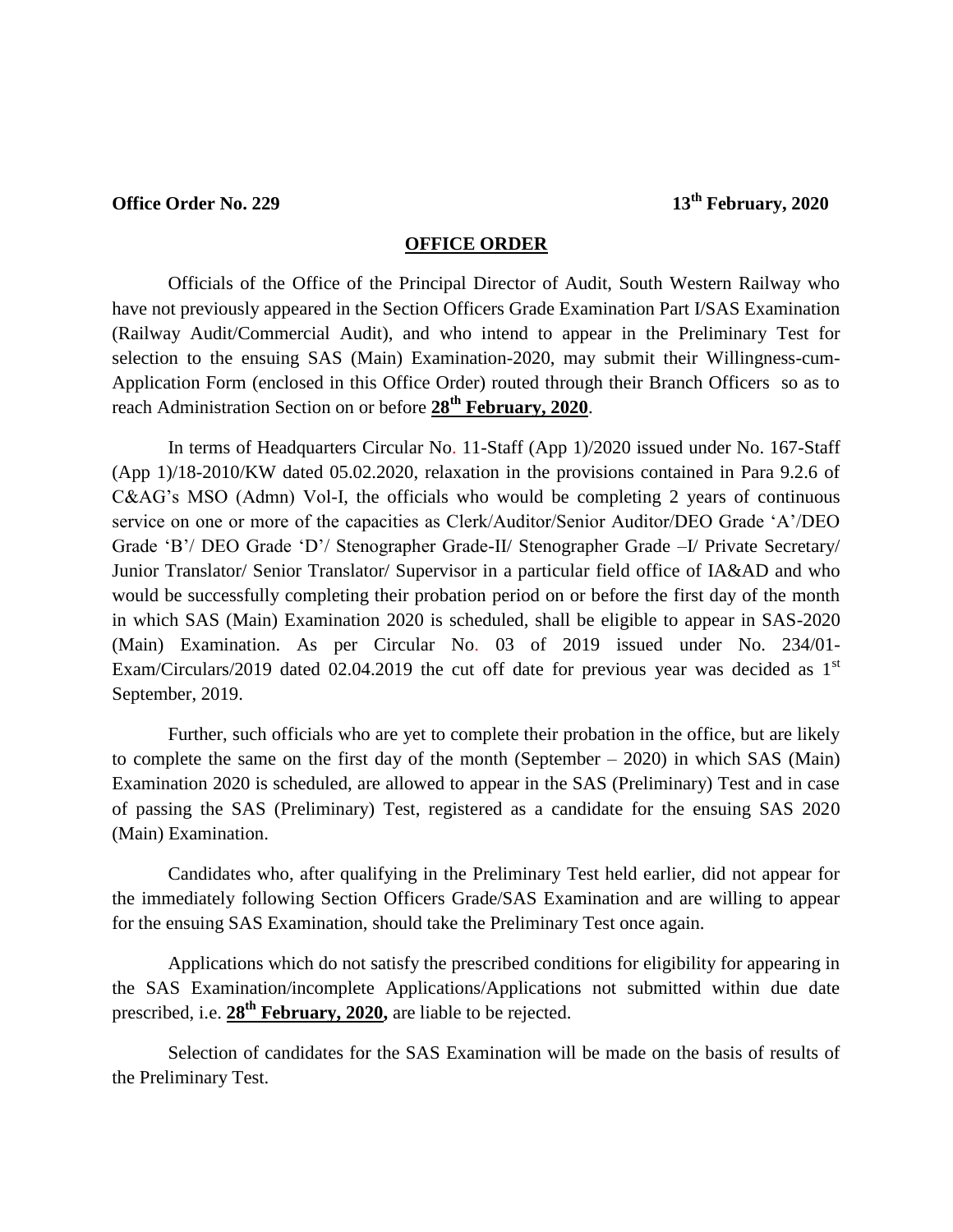There will be two Omnibus Papers for Preliminary Test.

#### **I. RAILWAY AUDIT BRANCH**

- a) Paper I : Section I : General English/General Hindi Section II: Constitution of India
- b) Paper II: Omnibus Paper (without books)-Establishment and Expenditure

### **II. COMMERCIAL AUDIT BRANCH**

- a) Paper I : Section I : General English/General Hindi Section II: Constitution of India
- b) Paper II: Fundamental Rules, Elementary Costing, General Public Works Accounts, Business Organizations & Elements of Book-Keeping, Commercial Laws.

#### *(Note - Date(s) & Venue for the examination will be intimated in due course)*

Officials desirous of using Hindi as a medium for answering papers in the Preliminary Test are permitted to do so, provided they continue to also use Hindi as medium in SAS (Main) Examination. Candidates who wish to use Hindi as medium in the Preliminary Test shall not be permitted to change to English in the SAS (Main) Examination. Candidates willing to use Hindi as medium may indicate prominently in **block letters** in the appropriate column of the application form. **They should note that such willingness once exercised shall be final**.

**Sd/-**

**Deputy Director** 

No: *SA/A/SAS/RA/CPD/IE Exam/2019-20 13th February, 2020*

**Copy to:**

- 1. Secretary to PDA
- 2. Steno to Deputy Director
- 3. All the Branch Officers
- 4. Deputationist(s)- Shri Kalicharan Hembrom, Sr. Auditor, O/o the Pr. AG(Audit), Jharkhand, Ranchi
- 5. Notice Board at HQ/UBL
- 6. Office Order Book

**Sr. Audit Officer (Administration)**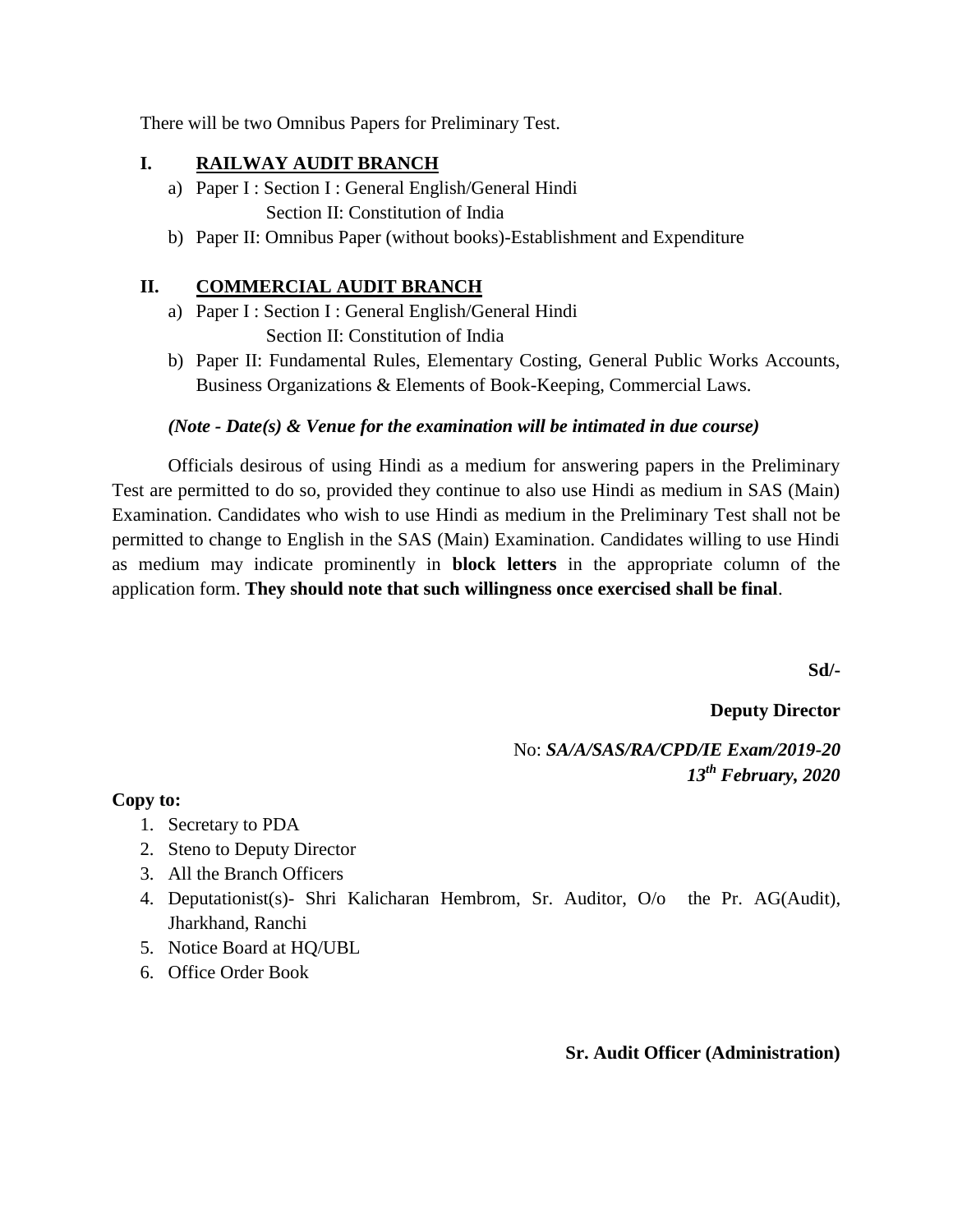# **WILLINGNESS-CUM-APPLICATION FORM**

#### **PRELIMANRY TEST FOR SAS (RAILWAY AUDIT/COMMERCIAL AUDIT) MAIN EXAMINATION-2020**

| NAME OF THE CANDIDATE            |  |
|----------------------------------|--|
| <i>(in Block letters)</i>        |  |
| <b>DESIGNATION</b>               |  |
|                                  |  |
| <b>SECTION</b>                   |  |
|                                  |  |
| <b>DATE OF BIRTH</b>             |  |
|                                  |  |
| <b>QUALIFICATION</b>             |  |
| (With Stream)                    |  |
| DATE OF APPOINTMENT/PROMTION     |  |
| CLERK/TYPISTS/ DEO GRADE'A'/     |  |
| AUDITOR/SR.AUDITOR/              |  |
| JR. TRANSLATOR/SUPERVISOR        |  |
| LENGTH OF SERVICE AS ON          |  |
| 1 <sup>st</sup> September, 2020  |  |
| WHETHER BELONGS TO SC/ST         |  |
|                                  |  |
| <b>BRANCH IN WHICH INTEND TO</b> |  |
| <b>APPEAR</b>                    |  |
| MEDIUM OF ANSWERING THE          |  |
| <b>PAPER</b>                     |  |